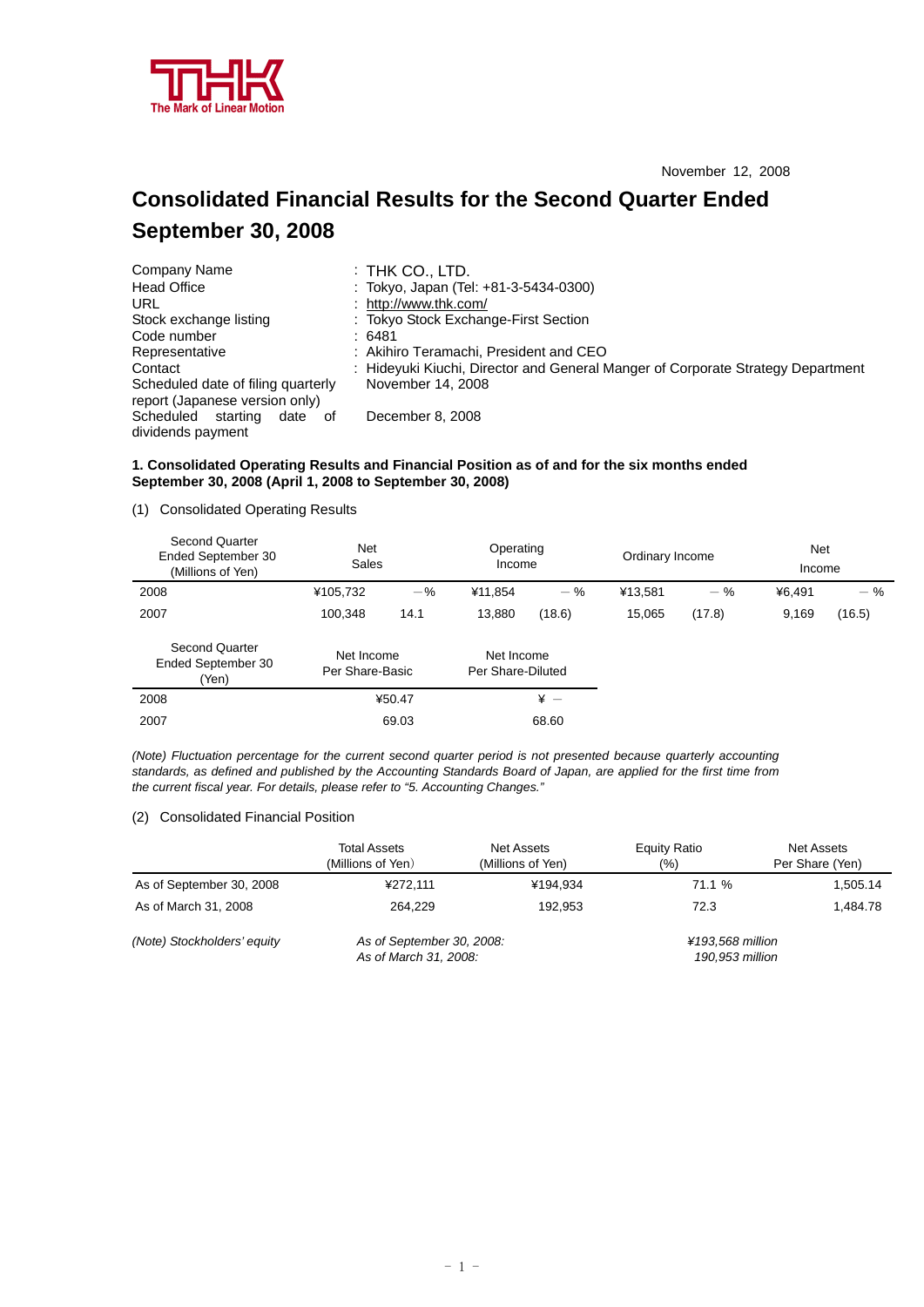# **2. Dividends**

|                  |                                              | Dividend Per Share (Yen)                           |                                                  |          |       |  |  |  |
|------------------|----------------------------------------------|----------------------------------------------------|--------------------------------------------------|----------|-------|--|--|--|
|                  | <b>First Quarter</b><br>End as of<br>June 30 | <b>Second Quarter</b><br>End as of<br>September 30 | <b>Third Quarter</b><br>End as of<br>December 31 | Year end | Total |  |  |  |
| 2008 (Actual)    |                                              | 18.00                                              |                                                  | 18.00    | 36.00 |  |  |  |
| 2009 (Actual)    |                                              | 12.00                                              | n/a                                              | n/a      | n/a   |  |  |  |
| 2009 (Projected) | n/a                                          | n/a                                                |                                                  | 12.00    | 24.00 |  |  |  |

*(Note) Change in dividend projection: Yes* 

#### **3. Forecasts for the year ending March 31, 2009 (April 1, 2008 to March 31, 2009)**

|                               | Net<br>Sales<br>(Millions of Yen) | Operating<br>Income<br>(Millions of Yen) | Ordinary<br>Income<br>(Millions of Yen) | Net<br>Income<br>(Millions of Yen). | Net Income<br>per Share<br>′Yen) |
|-------------------------------|-----------------------------------|------------------------------------------|-----------------------------------------|-------------------------------------|----------------------------------|
| Year ending March 31,<br>2009 |                                   |                                          |                                         |                                     |                                  |
| (amount)                      | ¥192.000                          | ¥13.500                                  | ¥14.500                                 | ¥6.800                              | ¥52.87                           |
| (percentage)                  | (8.0)%                            | (49.9)%                                  | $(46.3)\%$                              | (62.9)%                             | n/a                              |

*(Note 1) Changes in forecasts made at this quarter period: Yes* 

*(Note 2) The above forecasts are based upon the information currently available at the time of the announcement of this report. Actual performance may differ from the estimates due to various unforeseen factors.* 

# **For reference**

Non-consolidated forecasts for the year ending March 31, 2009 (April 1, 2008 to March 31, 2009)

|                               | Net<br>Sales<br>(Millions of Yen) | Operating<br>Income<br>(Millions of Yen) | Ordinary<br>Income<br>(Millions of Yen) | Net<br>Income<br>(Millions of Yen) | Net Income<br>per Share<br>(Yen) |
|-------------------------------|-----------------------------------|------------------------------------------|-----------------------------------------|------------------------------------|----------------------------------|
| Year ending March 31,<br>2009 |                                   |                                          |                                         |                                    |                                  |
| (amount)                      | ¥126,000                          | ¥12.900                                  | ¥12.600                                 | ¥6.400                             | ¥49.76                           |
| (percentage)                  | (10.8)%                           | $(41.2)\%$                               | $(49.6)\%$                              | $(66.0)\%$                         | n/a                              |

### **4**.**Other Financial Information**

- (1) Significant change in scope of consolidation: None
- (2) Simplified or particular accounting treatment for quarterly financial statements:
	- a. Determination of allowance for bad debts

-As no significant change is noted, allowance for bad debts is determined based on the credit loss percentage as of the previous year-end.

b. Measurement of inventories

-Physical count of inventories for quarterly-end does not cover all of inventories, however, inventories are stated by amount reasonably calculated based on the physical count performed at the previous year-end.

#### c. Depreciation expense

-For assets depreciated using the declining balance method, depreciation expenses applicable to the fiscal year are calculated on a pro-rata basis.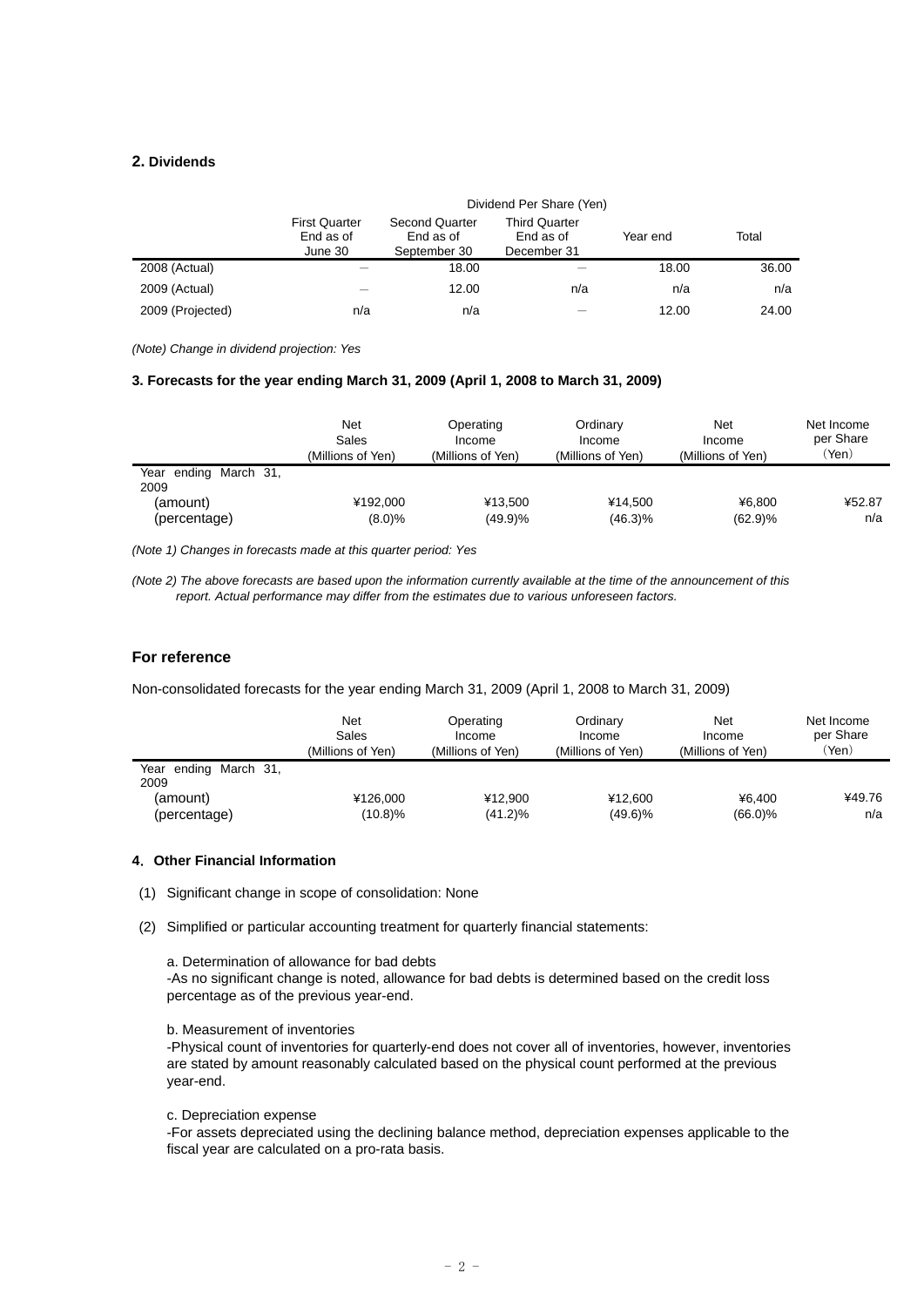d. Income tax payable and deferred tax assets/liabilities -In determination of income taxes payable, taxable or deductible items to be incorporated in calculation are limited to that material.

-Basically, deferred taxes are determined based on the forecast and tax planning prepared as of the previous year-end. If significant changes are noted in temporary differences or business environment thereafter, the impact of such changes will be reflected in the forecasts, tax planning, and determination of deferred tax assets.

#### e. Tax expense

-Certain consolidated subsidiaries calculate their income taxes based on the estimated effective tax rates applicable to the current fiscal year.

(3) Changes in accounting policy/treatment/presentation manner due to:

|     | b. | a. Changes in accounting standard<br>Other changes          | Please refer to "5. Accounting Changes"<br>Please refer to "5. Accounting Changes" |                         |
|-----|----|-------------------------------------------------------------|------------------------------------------------------------------------------------|-------------------------|
| (4) |    | Number of shares                                            |                                                                                    |                         |
|     | a. | Common stock issued, including treasury<br>stock, as of:    | September 30, 2008                                                                 | (shares)<br>133,856,903 |
|     |    |                                                             | March 31, 2008                                                                     | 133,856,903             |
|     | b. | Treasury stock as of:                                       | September 30, 2008<br>March 31, 2008                                               | 5,251,295<br>5,249,554  |
|     | c. | Average number of common stock for the<br>six months ended: | September 30, 2008                                                                 | 128,606,738             |
|     |    |                                                             | September 30, 2007                                                                 | 133.020.540             |

#### **5. Accounting Changes**

- (1) On March 14, 2007, the Accounting Standards Board of Japan (hereinafter the "ASBJ") published a new accounting standard for quarterly financial reporting and its implementation guidance. In addition, on August 7, 2008, Financial Services Agency of Japan announced new regulations to revise the existing "Rules of Consolidated Quarterly Financial Statements," with early adoption permitted. THK CO., LTD. (hereinafter the "Company") adopted these new accounting standards as of April 1, 2008. The accompanying consolidated financial statements are prepared in accordance with the revised "Rules of Consolidated Quarterly Financial Statements."
- (2) Prior to April 1, 2008, inventories had been stated at cost, determined principally by the cost method. On July 5, 2006, the ASBJ issued ASBJ Statement No. 9, "Accounting Standard for Measurement of Inventories," which is effective for fiscal years beginning on or after April 1, 2008 with early adoption permitted. This standard requires that inventories held for sale in the ordinary course of business be measured at the lower of cost or net selling value, which is defined as the selling price less additional estimated manufacturing costs and estimated direct selling expenses.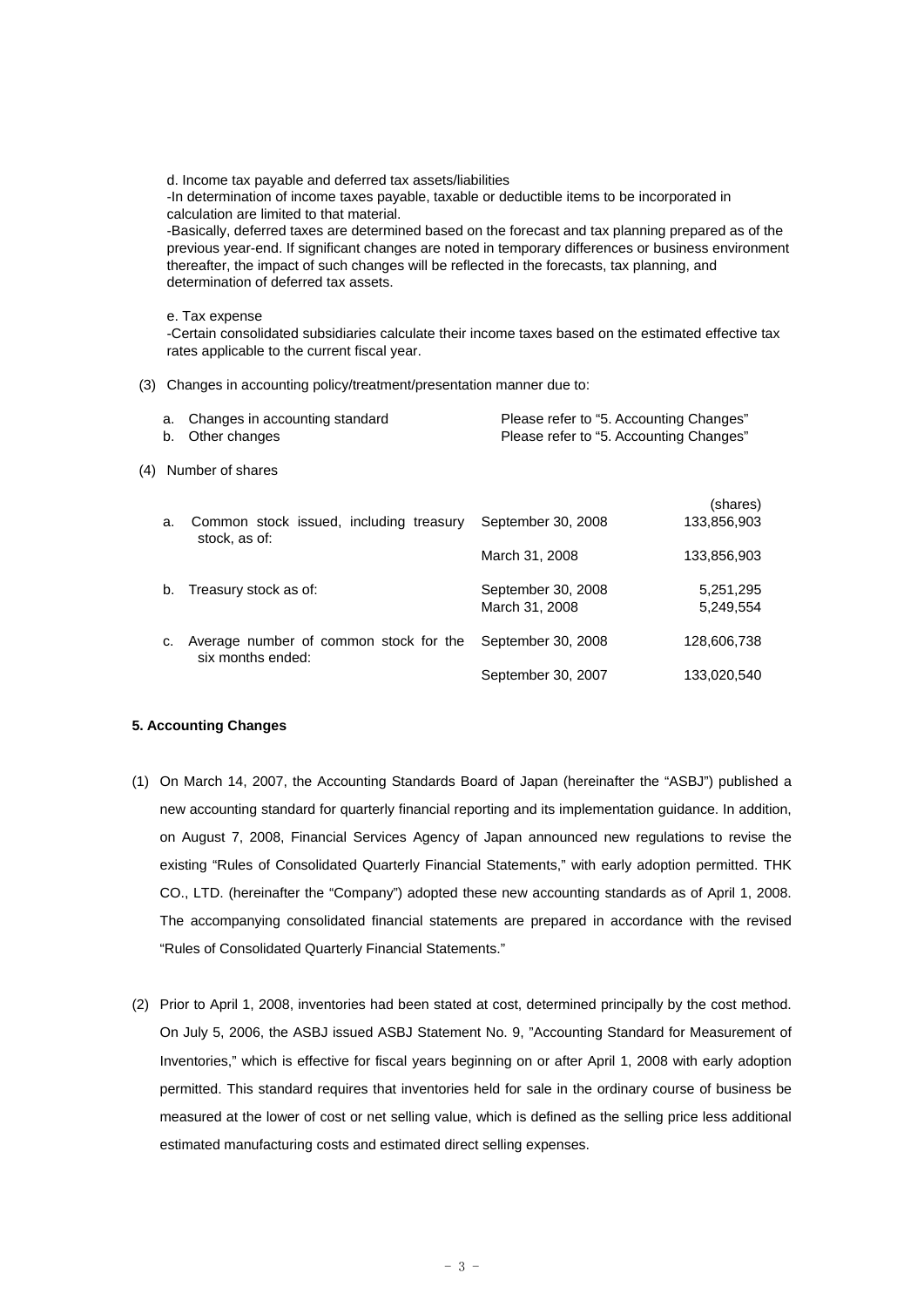The Company adopted the new accounting standard for measurement of inventories as of April 1, 2008. The effect of adopting this accounting standard was to decrease gross profit, operating income, ordinary income, and income before income taxes and minority interests for the second quarter ended September 30, 2008 by ¥275 million.

- (3) Prior to April 1, 2008, under Japanese accounting standards, a company could use the financial statements of its foreign subsidiaries which had been prepared in accordance with generally accepted accounting principles in their respective jurisdictions for its consolidation process unless they were clearly unreasonable. On May 17, 2006, the ASBJ issued ASBJ Practical Issues Task Force No. 18, "Practical Solution on Unification of Accounting Policies Applied to Foreign Subsidiaries for the Consolidated Financial Statements." The new standard prescribes: (1) the accounting policies and procedures applied to a parent company and its subsidiaries for similar transactions and events under similar circumstances should in principle be unified for the preparation of the consolidated financial statements, (2) financial statements prepared by foreign subsidiaries in accordance with either International Financial Reporting Standards or the generally accepted accounting principles in the United States tentatively may be used for the consolidation process, (3) however, the following items should be adjusted in the consolidation process so that net income is accounted for in accordance with Japanese accounting standards unless they are immaterial;
	- (a) Amortization of goodwill
	- (b) Actuarial gains and losses of defined benefit plans recognized outside profit or loss
	- (c) Capitalization of intangible assets arising from development phases
	- (d) Fair value measurement of investment properties, and the revaluation model for property, plant and equipment, and intangible assets
	- (e) Retrospective application when accounting policies are changed
	- (f) Accounting for net income attributable to a minority interest

The new task force is effective for fiscal years beginning on or after April 1, 2008 with early adoption permitted. The Company adopted the new accounting standard as of April 1, 2008. This accounting change did not have material effect on the accompanying consolidated statements of income. However, ¥73 million was added up to the beginning balance of retained earnings as of April 1, 2008 due to effect of this accounting change.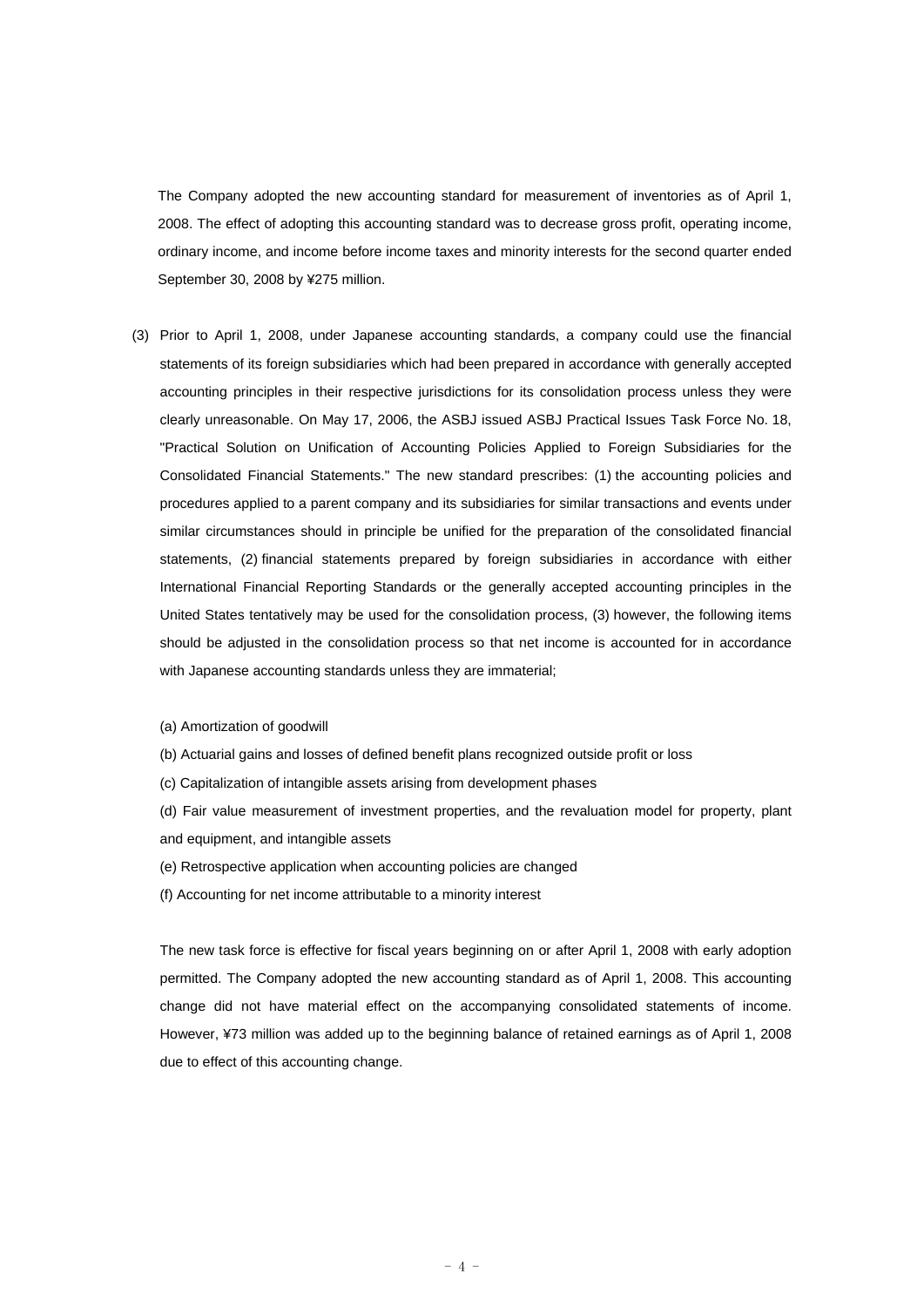(4) On March 30, 2007, the ASBJ issued ASBJ Statement No. 13, "Accounting Standard for Lease Transactions," which revised the existing accounting standard for lease transactions issued on June 17, 1993. The revised accounting standard for lease transactions is effective for fiscal years beginning on or after April 1, 2008 with early adoption permitted.

Under the existing accounting standard, finance leases that deem to transfer ownership of the leased property to the lessee are to be capitalized. However, other finance leases are permitted to be accounted for as operating lease transactions if certain "as if capitalized" information is disclosed in the notes to the lessee's financial statements. The revised accounting standard requires that all finance lease transactions be capitalized recognizing lease assets and lease obligations in the balance sheet.

The Company adopted this revised accounting standard as of April 1, 2008. This accounting change did not have a material effect on the accompanying consolidated statements of income. Depreciation of lease assets of the Company is computed by the straight-line method over the leasing period with no residual value.

### **6. Other Information**

All the figures in this report except per share information are rounded down to the nearest million.

This information is summarized and translated from the original Japanese version submitted to the Tokyo Securities Exchange in accordance with its disclosure rules and presentation manners, which are different from those applied in the annual reports of the Company due to reclassification and rearrangement made therein. This English translation is intended solely for the convenience of readers outside Japan, and not intended in any way to substitute or replace the original Japanese version. If there is any discrepancy between the original Japanese version and this translation, the original Japanese version shall supersede all information in this translation. All the figures in this report are unaudited.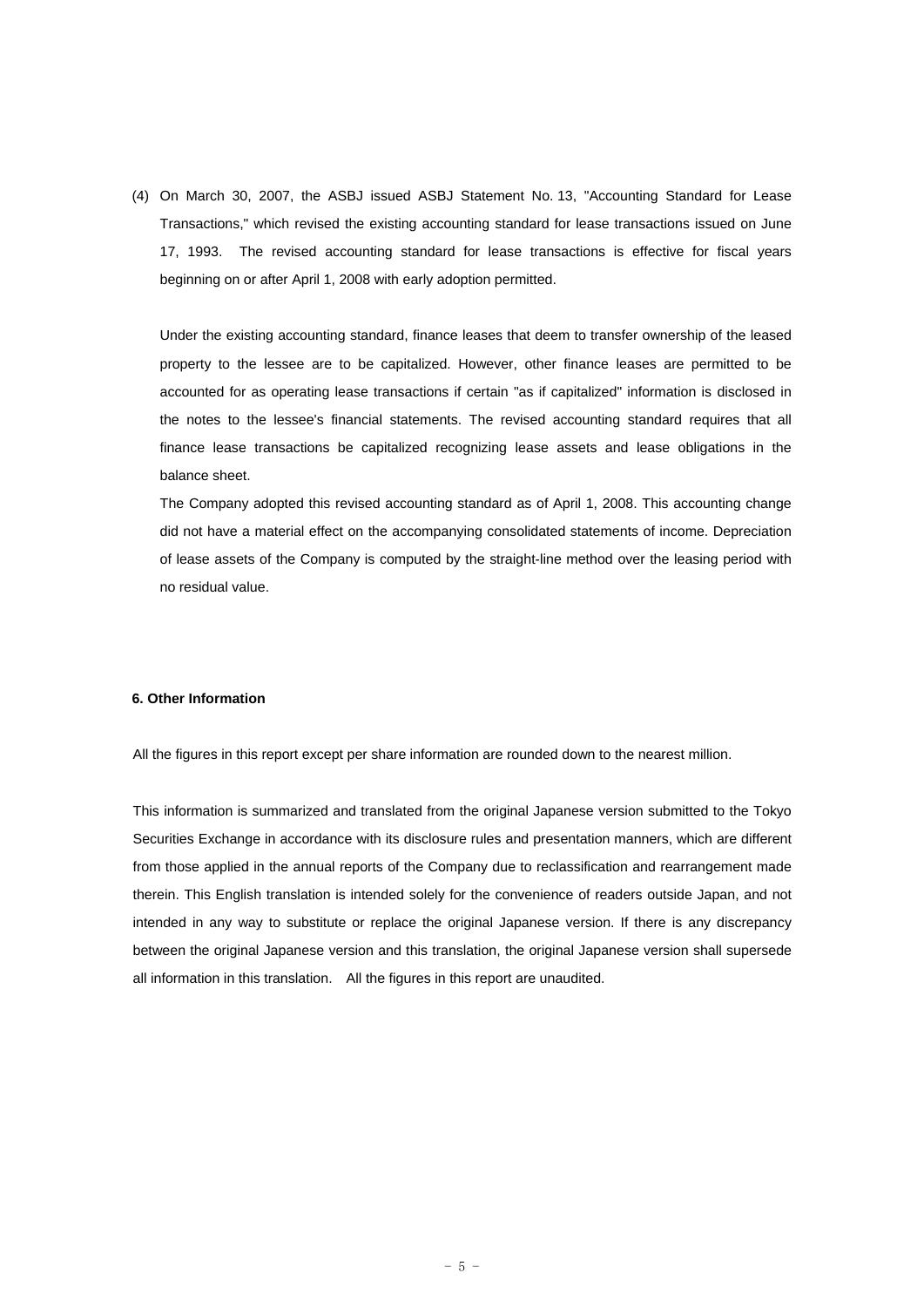# **Management's Discussion and Analysis**

**1. Operating results (From April 1, 2008 to September 30, 2008)** 

During the second quarter of this fiscal year, the mood of slowdown has spread in the world economy due to weak corporate profit imposed by the sharp hikes in oil and raw material price, and to unstable financial market caused by the subprime loan problem. In Japan, production and exports remained weak, and consumer spending has been growing at a sluggish pace. Looking at the overseas, in addition to U.S. economy, the economic recession has been spreading over Europe, China, and other Asian countries that had been strong.

Under these circumstances, the THK group has made efforts to strengthen its structure to be able to expand its business performance stably on a long-term basis, while mitigating business risks such as external environment changes by enlarging its business areas under the policies of "Full-scale Globalization" and "development into new business areas." As a result, net sales for this second quarter stood at ¥105,732 million, an increase of ¥5,384 million or 5.4% as compared to the second quarter of the previous fiscal year.

Despite the weak production as discussed above, net sales in Japan increased due primary to favorable sales to the flat panel display industry, as a result of our efforts to expand transactions with existing customers.

In the Americas, while electronics and transportation industries have been in an adjustment phase, the sales and production divisions made efforts in an integrated manner to cultivate new customers as well as to expand transactions with existing customers. Although the region succeeded in increasing sales to the machine tool industry, however, net sales finally decreased due primary to unfavorable sales to the electronics industry and to the transportation equipment industry, as well as to the effect of weak dollar and strong yen.

In Europe, although the demand for machinery have been decreased in the last half of this second quarter, similar to the Americas region, sales and production divisions made efforts to develop business activities in a concerted manner. As a result, they succeeded in overall increase in net sales, especially to the machine tool industry and to the general machinery industry.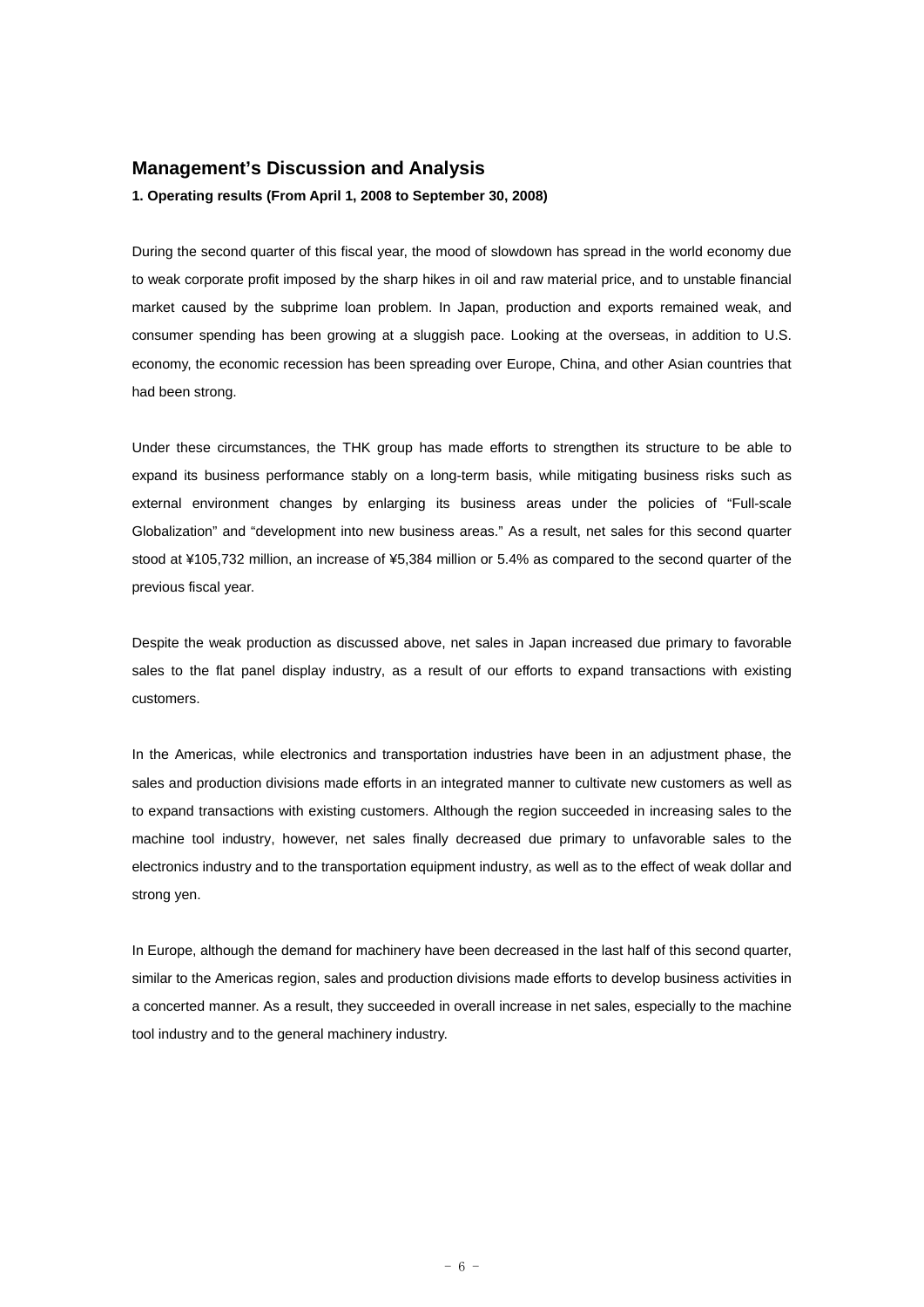In Asia and other area, our group companies made aggressive efforts to develop business activities such as enhancing sales channels. As a result, they succeeded in increasing net sales especially to the machine tool industry in China. In South Korea, while capital investments are expanding in the flat panel display industry, our group companies made efforts to increase transactions with existing customers. As a result, they also succeeded in increasing net sales. Finally, net sales in Asia and other area also increased due to the reasons above.

On the cost front, the THK group made continuous efforts to improve its productivity by increasing the yield percentage of raw materials and reduction of production lead-time. The cost to sales ratio, however, rose 2.7% from the previous second quarter period to 68.7% due to higher raw material price and to increasing fixed costs such as labor costs, depreciation and amortization expenses in line with larger production capacity. Selling and general administrative expenses went up ¥924 million (4.6%) from the previous second quarter period to ¥21,194 million, due to increase in (1) personnel expenses associated with reinforcing our strengthening of sales forces especially in China, (2) net sales, and (3) freight expenses. However, the ratio to sales improved to 20.0%, 0.2% less than the previous second quarter period. As a result, operating income decreased by ¥2,026 million (14.6%) to ¥11,854 million and its ratio to net sales dropped by 2.6% from the previous second quarter period to 11.2%. Net non-operating income stood at ¥1,726 million. As a result, ordinary income for the second quarter period was ¥13,581 million, decreased by ¥1,484 million (9.9%) from the previous second quarter period. However, net income for the second quarter period stood at ¥6,491 million, decreased by ¥2,678 million (29.2%) from the previous second quarter period, because of a partial reversal of deferred tax assets.

#### **2. Financial position (As of September 30, 2008)**

Total assets stood at ¥272,111 million, ¥7,881 million more than the previous fiscal year-end, due mainly to increase in cash and bank deposits, and property, plant and equipment.

Total liabilities stood at ¥77,176 million, ¥5,899 million more than the previous fiscal year-end, due mainly to increase in income taxes payable.

Although foreign currency translation adjustments decreased, net assets stood at ¥194,934 million, ¥1,981 million more than the previous fiscal year-end, due to increase in retained earnings.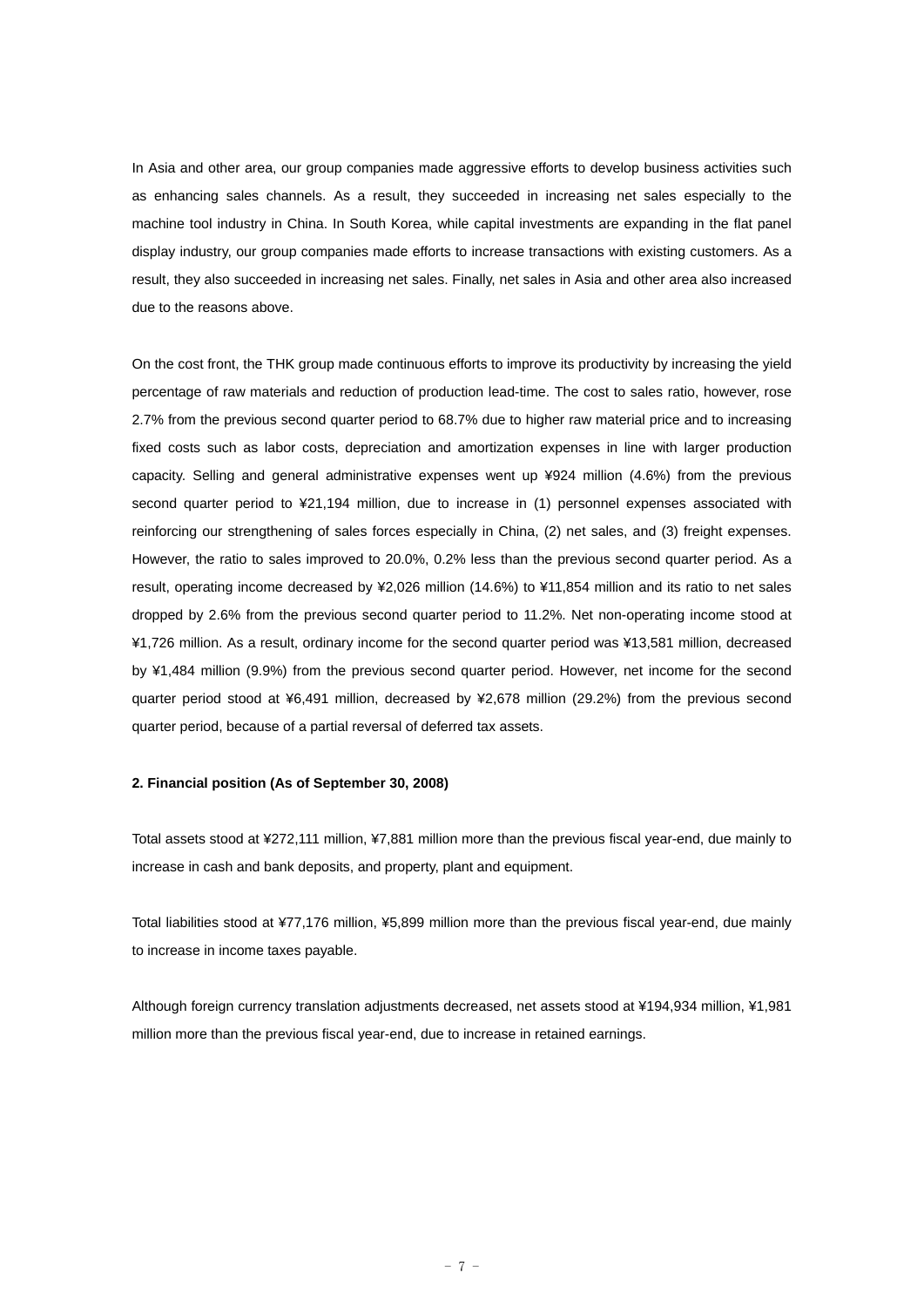# **3. Forecast for the fiscal year ending March 31, 2009**

There is now greater uncertainty over the economic environment due to unstable financial market that is spreading to the real economy. In this circumstance, considering the actual operating results for this second quarter and current sales-order situation, the forecasts for the fiscal year ending March 31, 2009 that announced on May 15, 2008 have been amended as follows:

#### -Consolidated

|                                                                            | Net Sales<br>(Millions of Yen)              | Operating Income<br>(Millions of Yen) | Ordinary Income<br>(Millions of Yen) | Net Income<br>(Millions of Yen) |
|----------------------------------------------------------------------------|---------------------------------------------|---------------------------------------|--------------------------------------|---------------------------------|
| Announced on May 15                                                        | ¥225.000                                    | ¥30.500                               | ¥32.100                              | ¥18,500                         |
| Adjusted                                                                   | 192,000                                     | 13,500                                | 14,500                               | 6,800                           |
| Fluctuation (Millions of Yen)                                              | (33,000)                                    | (17,000)                              | (17,600)                             | (11,700)                        |
| Fluctuation (%)                                                            | (14.7)%                                     | (55.7)%                               | $(54.8)\%$                           | $(63.2)\%$                      |
| (Note) Exchange rates assumed and used for above forecasts are as follows: |                                             |                                       |                                      |                                 |
| October 1, 2008 to December 31, 2008                                       | Assumed average rates for three months from | U.S.dollar $1=\nless 100.00$          | Euro 1=¥115.00                       |                                 |

*Assumed average rates for the year ending December 31, 2008 U.S.dollar 1=¥104.38 Euro 1=¥149.50* 

*(The closing date of foreign consolidated subsidiaries is December 31.)* 

# -Non consolidated

|                               | <b>Net Sales</b><br>(Millions of Yen) | Operating Income<br>(Millions of Yen) | Ordinary Income<br>(Millions of Yen) | Net Income<br>(Millions of Yen) |
|-------------------------------|---------------------------------------|---------------------------------------|--------------------------------------|---------------------------------|
| Announced on May 15           | ¥148.000                              | ¥25.000                               | ¥26.400                              | ¥15,700                         |
| Adjusted                      | 126,000                               | 12.900                                | 12.600                               | 6,400                           |
| Fluctuation (Millions of Yen) | (22,000)                              | (12,100)                              | (13,800)                             | (9,300)                         |
| Fluctuation (%)               | (14.9)%                               | (48.4)%                               | $(52.3)\%$                           | $(59.2)\%$                      |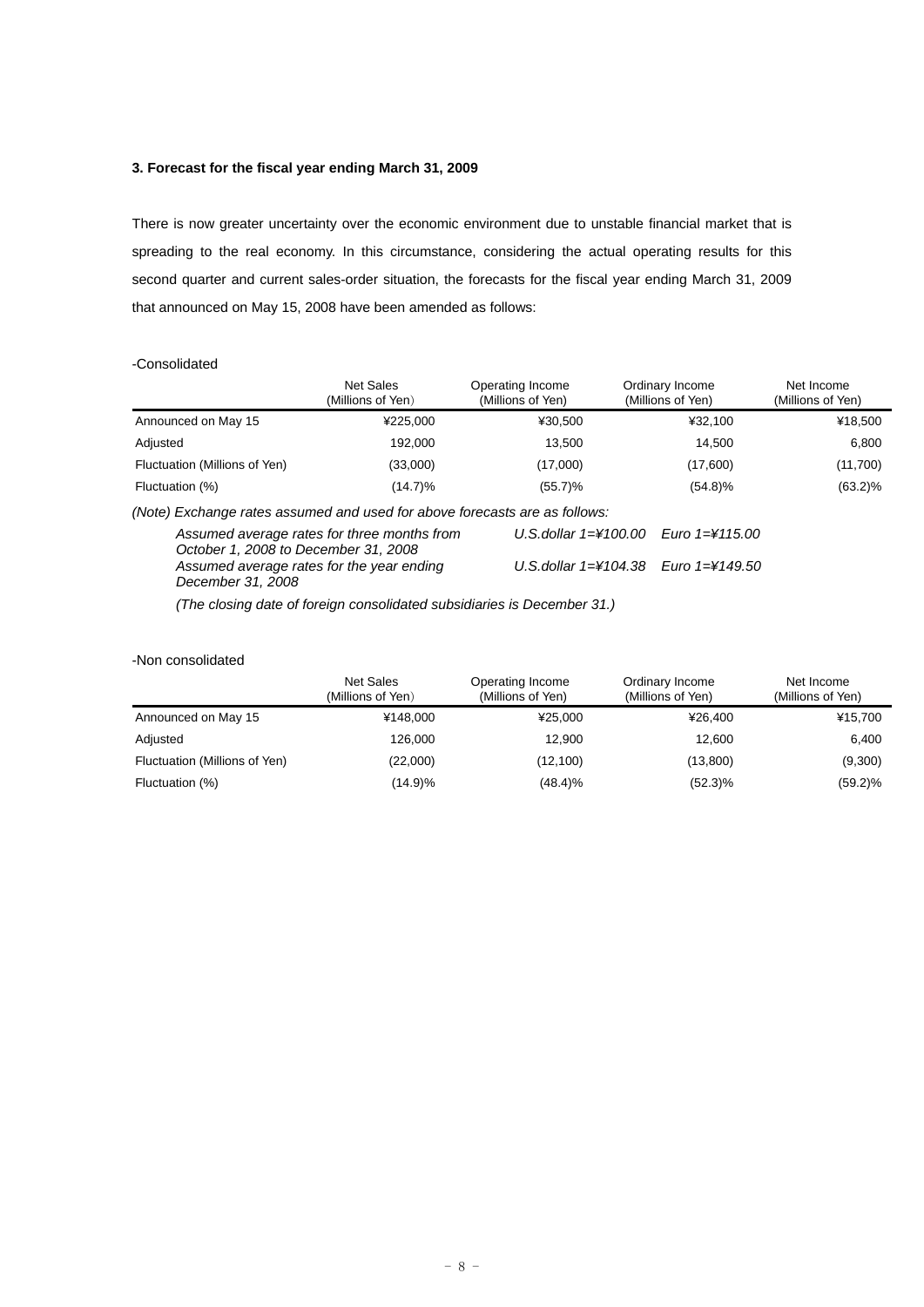# **Consolidated Financial Statements**

|--|

|                                          |                                                         | (Millions of Yen)                      |
|------------------------------------------|---------------------------------------------------------|----------------------------------------|
|                                          | <b>Second Quarter</b>                                   | Year End                               |
|                                          | Period End<br>-Current Year<br>As of September 30, 2008 | -Previous Year<br>As of March 31, 2008 |
| Assets                                   |                                                         |                                        |
| <b>Current Assets:</b>                   |                                                         |                                        |
| Cash and bank deposits                   | ¥55,748                                                 | ¥48,162                                |
| Accounts and notes receivable            | 64,548                                                  | 65,353                                 |
| Short-term investments in securities     | 437                                                     | 1,648                                  |
| Merchandise and finished goods           | 14,225                                                  | 13,310                                 |
| Work in process                          | 6,467                                                   | 5,842                                  |
| Raw materials and supplies               | 11,235                                                  | 10,162                                 |
| Other current assets                     | 6,454                                                   | 8,101                                  |
| Less: Allowance for bad debts            | (243)                                                   | (247)                                  |
| Total current assets                     | 158,874                                                 | 152,333                                |
| <b>Fixed Assets:</b>                     |                                                         |                                        |
| Property, plant and equipment -net:      |                                                         |                                        |
| Machinery and equipment                  | 40,389                                                  | 37,970                                 |
| Other                                    | 50,583                                                  | 50,100                                 |
| Total property, plant and equipment -net | 90,973                                                  | 88,070                                 |
| Intangibles                              |                                                         |                                        |
| Goodwill                                 | 9,632                                                   | 10,994                                 |
| Other                                    | 1,132                                                   | 818                                    |
| Total intangibles                        | 10,764                                                  | 11,813                                 |
| Investments and Other                    |                                                         |                                        |
| Long-term investments in securities      | 5,982                                                   | 5,418                                  |
| Other                                    | 5,877                                                   | 6,929                                  |
| Less: Allowance for bad debts            | (361)                                                   | (336)                                  |
| Total investments and other              | 11,498                                                  | 12,012                                 |
| <b>Total fixed assets</b>                | 113,236                                                 | 111,896                                |
| <b>Total assets</b>                      | 272.111                                                 | 264.229                                |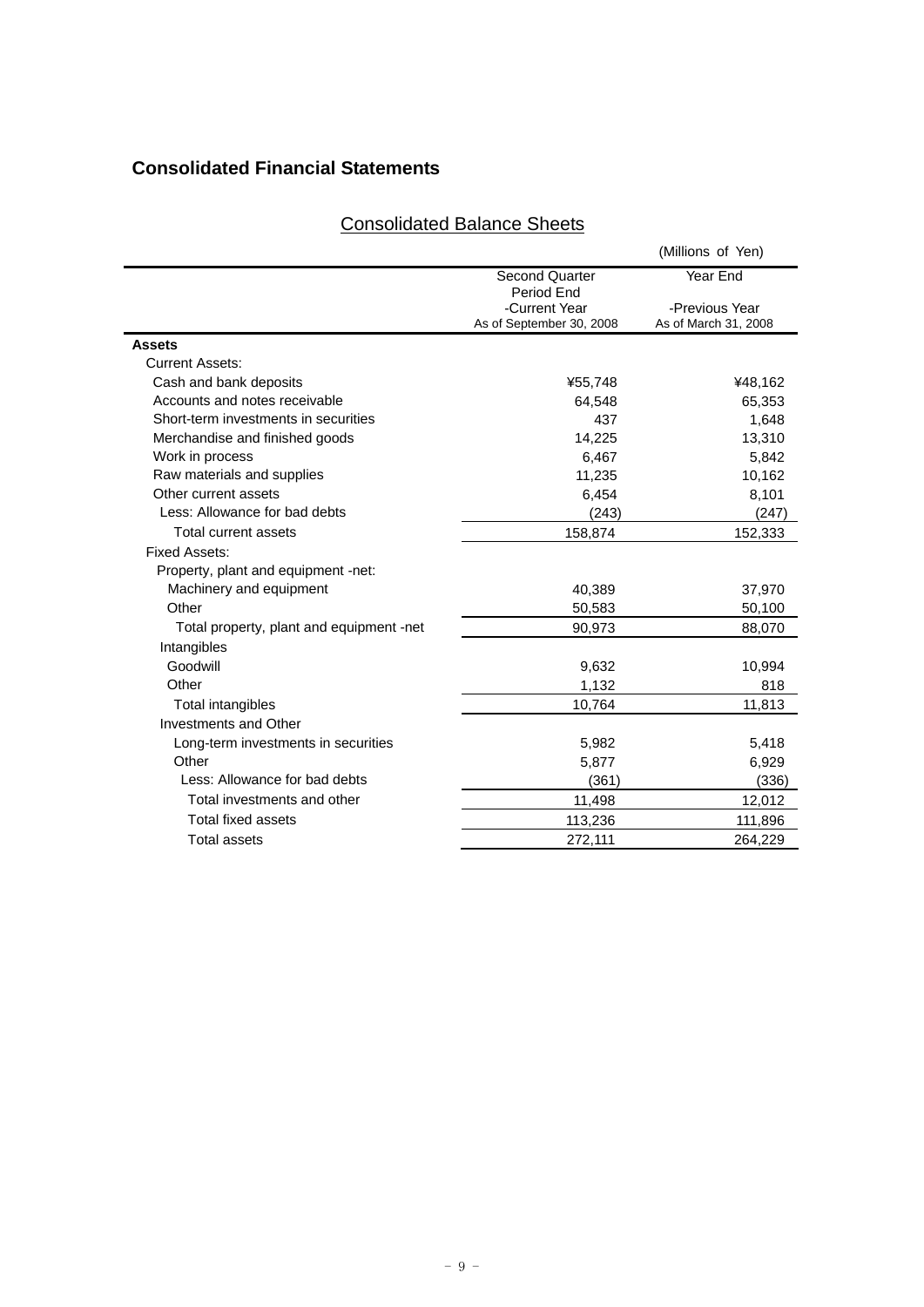|                                               |                                           | (Millions of Yen)                      |
|-----------------------------------------------|-------------------------------------------|----------------------------------------|
|                                               | <b>Second Quarter</b><br>Period End       | Year End                               |
|                                               | -Current Year<br>As of September 30, 2008 | -Previous Year<br>As of March 31, 2008 |
| <b>Liabilities</b>                            |                                           |                                        |
| <b>Current Liabilities:</b>                   |                                           |                                        |
| Accounts and notes payable                    | ¥38,402                                   | ¥37,175                                |
| Income taxes payable                          | 6,490                                     | 1,494                                  |
| Accrued bonuses to employees                  | 2,600                                     | 2,703                                  |
| Accrued bonuses to directors and statutory    |                                           |                                        |
| auditors                                      | 60                                        | 100                                    |
| Other                                         | 20,438                                    | 20,069                                 |
| <b>Total current liabilities</b>              | 67,990                                    | 61,542                                 |
| Long-term Liabilities:                        |                                           |                                        |
| Reserve for employees' retirement benefits    | 4,157                                     | 3,995                                  |
| Reserve for retirement benefits for directors |                                           |                                        |
| and statutory auditors                        | 120                                       | 112                                    |
| Reserve for product warranty                  | 124                                       | 154                                    |
| Negative goodwill                             | 648                                       | 972                                    |
| Other                                         | 4,135                                     | 4,499                                  |
| Total long-term liabilities                   | 9,185                                     | 9,733                                  |
| <b>Total liabilities</b>                      | 77,176                                    | 71,276                                 |
| <b>Net Assets</b>                             |                                           |                                        |
| Shareholders' Equity:                         |                                           |                                        |
| Common stock                                  | 34,606                                    | 34,606                                 |
| Additional paid-in capital                    | 44,343                                    | 44,343                                 |
| Retained earnings                             | 121,828                                   | 117,578                                |
| Treasury stock                                | (11, 350)                                 | (11, 347)                              |
| Total shareholders' equity                    | 189,427                                   | 185,181                                |
| Valuation and Adjustments:                    |                                           |                                        |
| Net unrealized gain on other securities       | 451                                       | 469                                    |
| Foreign currency translation adjustments      | 3,689                                     | 5,302                                  |
| Total valuation and adjustments               | 4,141                                     | 5,772                                  |
| <b>Minority Interests</b>                     | 1,366                                     | 1,999                                  |
| Total net assets                              | 194,934                                   | 192,953                                |
| Total liabilities and net assets              | 272,111                                   | 264,229                                |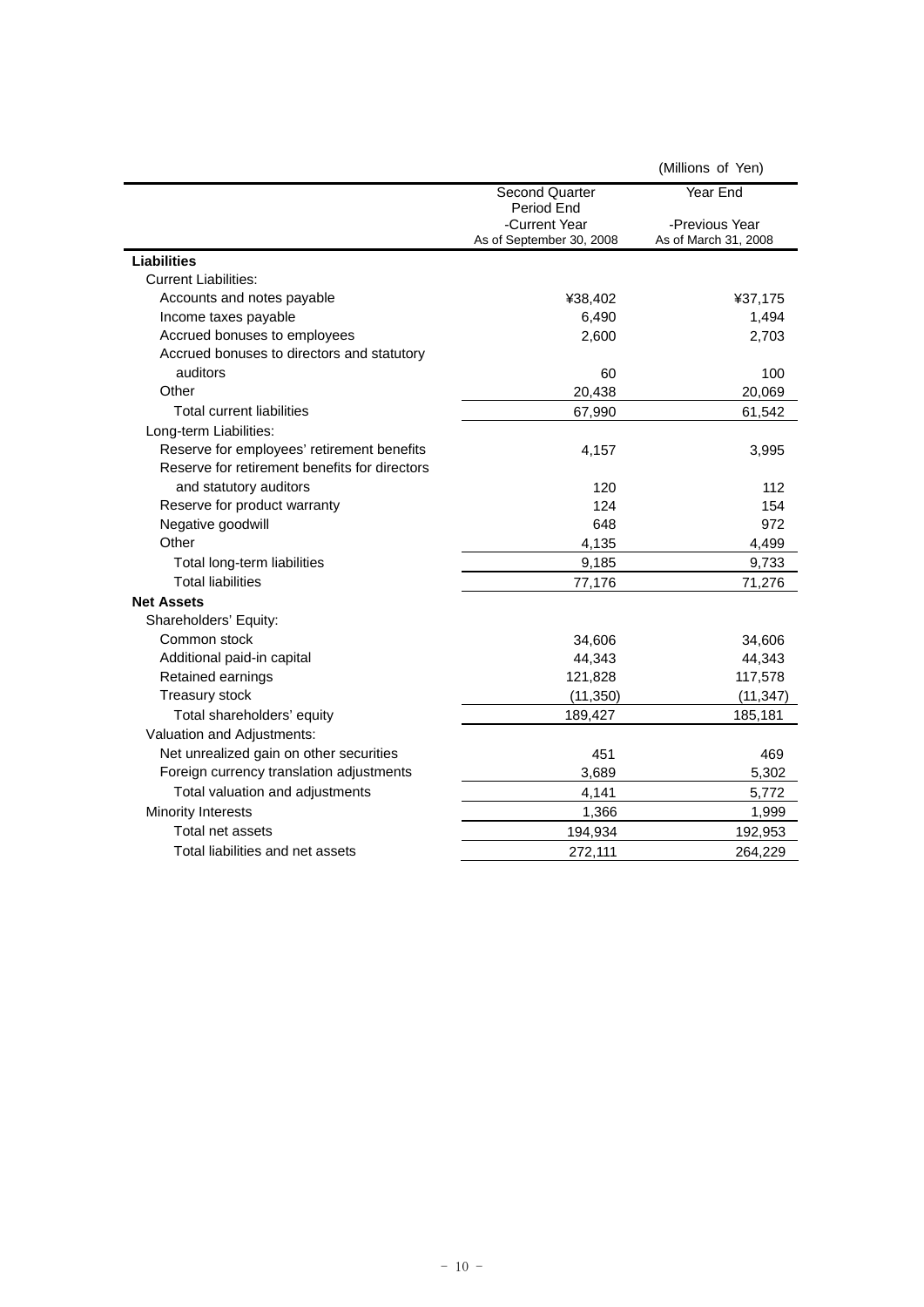| <b>Consolidated Statements of Income</b> |
|------------------------------------------|
|------------------------------------------|

|                                                    | (Millions of Yen)                                                        |  |  |  |
|----------------------------------------------------|--------------------------------------------------------------------------|--|--|--|
|                                                    | Second Quarter Period Ended<br>September 30, 2008<br>(From April 1, 2008 |  |  |  |
| Net sales                                          | to September 30, 2008)                                                   |  |  |  |
| Cost of sales                                      | ¥105,732<br>72,684                                                       |  |  |  |
| Gross profit                                       | 33,048                                                                   |  |  |  |
| Selling, general and administrative expenses:      |                                                                          |  |  |  |
| Packaging and freight                              | 2,563                                                                    |  |  |  |
| Salaries and wages                                 | 5,911                                                                    |  |  |  |
| Other                                              | 12,719                                                                   |  |  |  |
| Total selling, general and administrative expenses | 21,194                                                                   |  |  |  |
| Operating income                                   | 11,854                                                                   |  |  |  |
| Non-operating income:                              |                                                                          |  |  |  |
| Interest income                                    | 328                                                                      |  |  |  |
| Foreign exchange gain                              | 25                                                                       |  |  |  |
| Amortization of negative goodwill                  | 739                                                                      |  |  |  |
| Equity earnings of affiliates                      | 89                                                                       |  |  |  |
| Other                                              | 738                                                                      |  |  |  |
| Total non-operating income                         | 1,920                                                                    |  |  |  |
| Non-operating expenses:                            |                                                                          |  |  |  |
| Interest expenses                                  | 41                                                                       |  |  |  |
| Other                                              | 152                                                                      |  |  |  |
| Total non-operating expenses                       | 194                                                                      |  |  |  |
| Ordinary income                                    | 13,581                                                                   |  |  |  |
| Extraordinary gain:                                |                                                                          |  |  |  |
| Gain on sales of property and equipment            | 50                                                                       |  |  |  |
| Other                                              | 16                                                                       |  |  |  |
| Total extraordinary gain                           | 66                                                                       |  |  |  |
| <b>Extraordinary losses:</b>                       |                                                                          |  |  |  |
| Loss on sales/disposal of property and equipment   | 132                                                                      |  |  |  |
| Loss on write-down of investments in securities    | 487                                                                      |  |  |  |
| Total extraordinary losses                         | 619                                                                      |  |  |  |
| Income before income tax and minority interests    | 13,027                                                                   |  |  |  |
| Income taxes-current                               | 5,928                                                                    |  |  |  |
| Income taxes-deferred                              | 495                                                                      |  |  |  |
| Total income taxes                                 | 6,424                                                                    |  |  |  |
| Minority interests                                 | 112                                                                      |  |  |  |
| Net income                                         | 6,491                                                                    |  |  |  |

# **Additional notes:**

 $\overline{\phantom{0}}$ 

- (1) Going concern issues: Not applicable.
- (2) Significant change in shareholders' equity: Not applicable.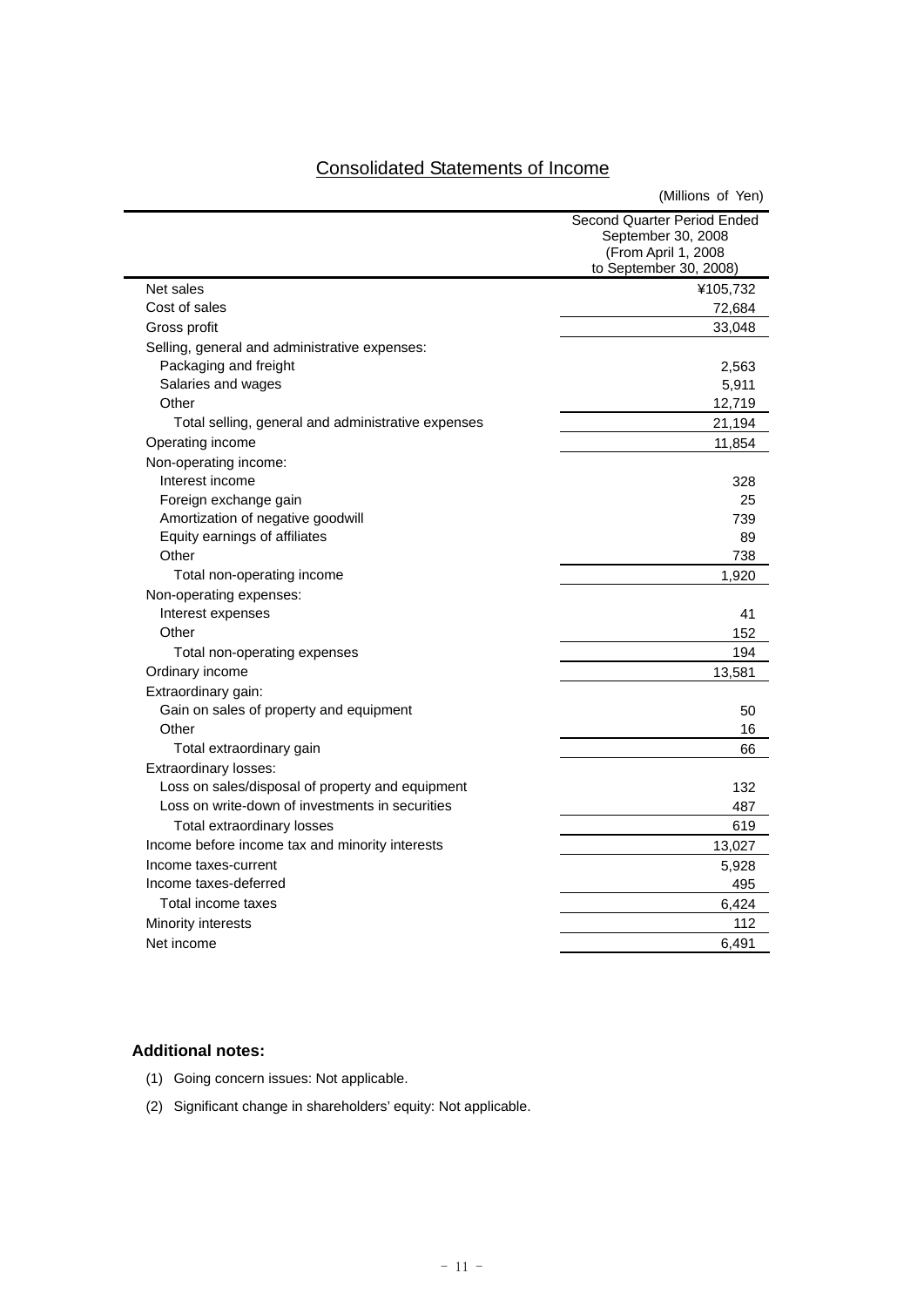# **For reference:**

Summary of consolidated statement of income for the second quarter period ended September 30, 2007 is as follows:

| (Millions of Yen)                                          |                                                                                                    |        |  |  |
|------------------------------------------------------------|----------------------------------------------------------------------------------------------------|--------|--|--|
|                                                            | Second Quarter Period Ended<br>September 30, 2007<br>(From April 1, 2007<br>to September 30, 2007) |        |  |  |
| Net sales                                                  | ¥100,348                                                                                           | 100.0% |  |  |
| Cost of sales                                              | 66,198                                                                                             | 66.0%  |  |  |
| Gross profit                                               | 34,150                                                                                             | 34.0%  |  |  |
| Selling, general and administrative expenses:              |                                                                                                    |        |  |  |
| Packaging and freight                                      | 2,202                                                                                              |        |  |  |
| Advertising                                                | 580                                                                                                |        |  |  |
| Provision for bad debts                                    | 29                                                                                                 |        |  |  |
| Salaries, wages and benefits                               | 5,693                                                                                              |        |  |  |
| Provision for employees' bonuses                           | 926                                                                                                |        |  |  |
| Provision for bonuses for directors and statutory auditors | 75                                                                                                 |        |  |  |
| Net periodic pension and severance costs                   | 155                                                                                                |        |  |  |
| Rental expenses                                            | 1,168                                                                                              |        |  |  |
| Depreciation and amortization                              | 445                                                                                                |        |  |  |
| Research and development                                   | 1,386                                                                                              |        |  |  |
| Amortization of goodwill                                   | 1,363                                                                                              |        |  |  |
| Other                                                      | 6,243                                                                                              |        |  |  |
| Total selling, general and administrative expenses         | 20,269                                                                                             | 20.2%  |  |  |
| Operating income                                           | 13,880                                                                                             | 13.8%  |  |  |
| Non-operating income:                                      |                                                                                                    |        |  |  |
| Interest income                                            | 443                                                                                                |        |  |  |
| Dividend income                                            | 29                                                                                                 |        |  |  |
| Amortization of negative goodwill                          | 324                                                                                                |        |  |  |
| Equity earnings of affiliates                              | 165                                                                                                |        |  |  |
| Rental income                                              | 116                                                                                                |        |  |  |
| Other                                                      | 376                                                                                                |        |  |  |
| Total non-operating income                                 | 1,454                                                                                              | 1.5%   |  |  |
| Non-operating expenses:                                    |                                                                                                    |        |  |  |
| Interest expenses                                          | 144                                                                                                |        |  |  |
| Commissions, fees and charges                              | 47                                                                                                 |        |  |  |
| Other                                                      | 78                                                                                                 |        |  |  |
| Total non-operating expenses                               | 270                                                                                                | 0.3%   |  |  |
| Ordinary income                                            | 15,065                                                                                             | 15.0%  |  |  |
| Extraordinary gain:                                        |                                                                                                    |        |  |  |
| Gain on sales of property and equipment                    | 16                                                                                                 |        |  |  |
| Other                                                      | 5                                                                                                  |        |  |  |
| Total extraordinary gain                                   | 22                                                                                                 | 0.0%   |  |  |
| Extraordinary losses:                                      |                                                                                                    |        |  |  |
| Loss on sales/disposal of property and equipment           | 121                                                                                                |        |  |  |
| Other                                                      | 62                                                                                                 |        |  |  |
| Total extraordinary losses                                 | 183                                                                                                | 0.1%   |  |  |
| Income before income tax and minority interests            | 14,904                                                                                             | 14.9%  |  |  |
| Income taxes-current                                       | 5,833                                                                                              |        |  |  |
| Income taxes-deferred                                      | (168)                                                                                              |        |  |  |
| Total income taxes                                         | 5,665                                                                                              | 5.7%   |  |  |
| Minority interests                                         | 69                                                                                                 | 0.1%   |  |  |
| Net income                                                 | 9,169                                                                                              | 9.1%   |  |  |
|                                                            |                                                                                                    |        |  |  |